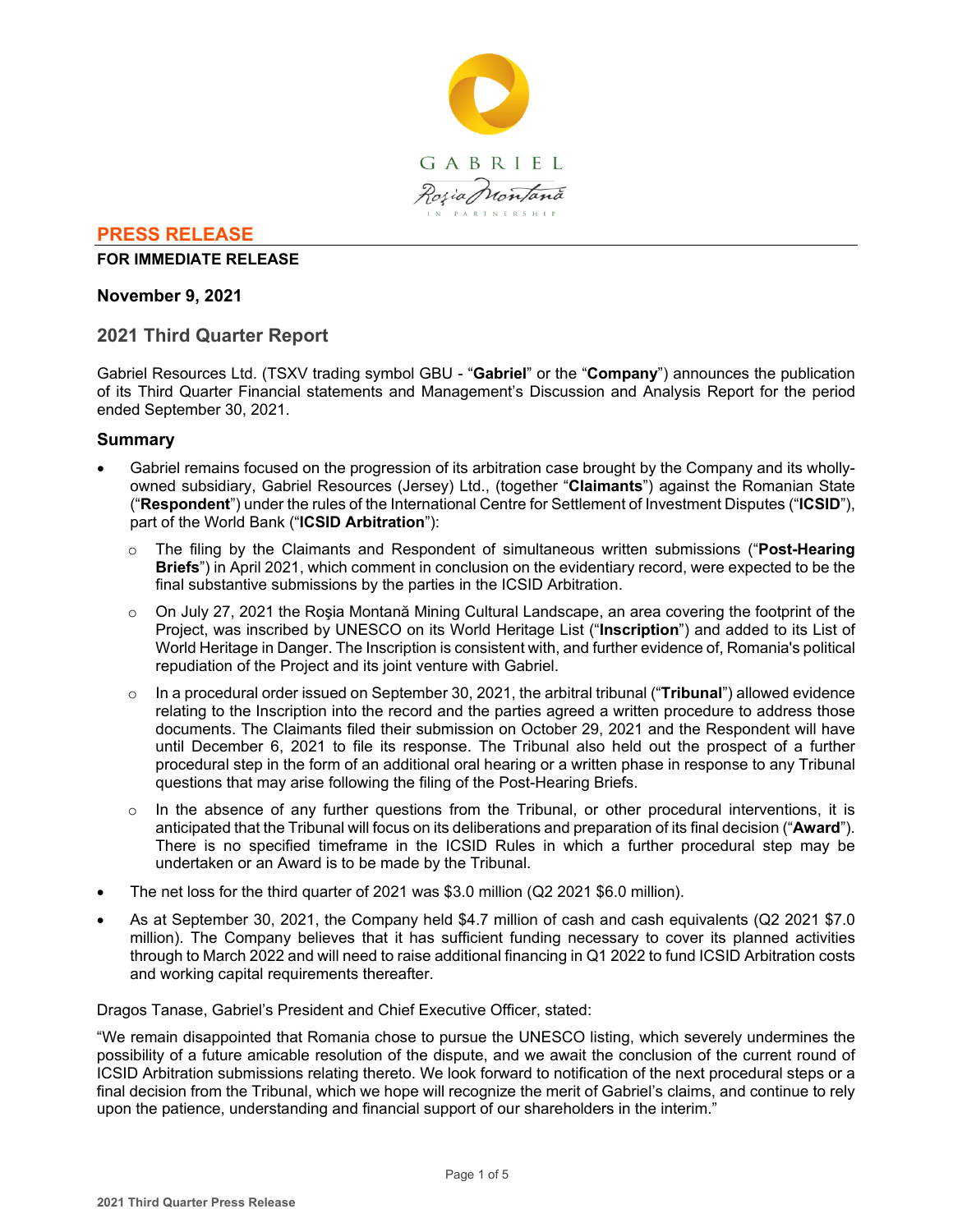*Further information and commentary on the results in the third quarter of 2021 is given below.* 

*The Company has filed its Unaudited Condensed Interim Consolidated Financial Statements for Q3 2021 and related Management's Discussion & Analysis on SEDAR at www.sedar.com and each is available for review on the Company's website at www.gabrielresources.com.* 

*Neither TSX Venture Exchange nor its Regulation Services Provider (as that term is defined in policies of the TSX Venture Exchange) accepts responsibility for the adequacy or accuracy of this release.*

## **Further Information**

#### **Status of the ICSID Arbitration**

- The ICSID Arbitration seeks compensation for all of the loss and damage suffered by the Claimants, resulting from the Respondent's wrongful conduct and its breaches of the protections afforded by certain treaties for the promotion and protection of foreign investment to which Romania is a party, including against expropriation, unfair and inequitable treatment, discrimination and other unlawful treatment in respect of the Roșia Montană gold and silver project, together with the gold, silver and porphyry copper deposits defined in the Bucium concession area ("**Projects**") and related licenses.
- Subsequent to the filing of the Post-Hearing Briefs, in a procedural order issued on September 30, 2021, the Tribunal granted the Claimants request for permission to submit certain new evidence into the record in relation to: (i) the Inscription; and (ii) the decision of Romania's Buzău Tribunal dated December 10, 2020 rejecting a legal challenge to the second archaeological discharge certificate issued for the Cârnic massif. The Tribunal also invited the parties to confer on a procedure for addressing the new documents. The parties subsequently agreed that each would make one written submission presenting their respective arguments, limited to a maximum of 10,000 words. The Claimants filed their submission on October 29, 2021 and the Respondent will have until December 6, 2021 to file its response.
- Notwithstanding the filing of the Post-Hearing Briefs, which are typically the final substantive written submissions of the parties in the proceedings, the Tribunal has held out the prospect of a further procedural step in the form of an additional oral hearing or a written phase for the parties to respond to any Tribunal questions that may arise following the filing of the Post-Hearing Briefs. In the absence of any further questions from the Tribunal or other procedural interventions, it is anticipated that the Tribunal will now focus on its deliberations and preparation of its Award.
- There is no specified timeframe in the ICSID Rules in which a further procedural step may be undertaken or an Award is to be made by the Tribunal. Furthermore, any Award may be subject to a request for annulment (albeit such request can only be made on very limited grounds).

#### **UNESCO World Heritage**

- The Inscription is incompatible with the rights the Gabriel group acquired to develop the Project and the continued existence of an exploitation mining license for the Project area and thus materially undermines the possibility of an amicable resolution of the dispute with Romania that would allow for the development of the Project.
- Romania's application to UNESCO and the subsequent Inscription are fundamentally at odds with Romania's obligations under its investment treaties in relation to Gabriel's investments and these acts, together with other measures taken by Romania, further evidence Romania's political repudiation of the Project and its joint venture with Gabriel.

#### **Financial Performance**

• Operating loss for the third quarter was \$3.0 million, some \$6.2 million lower than the corresponding period in 2020, arising from \$5.6 million lower costs related to the ongoing ICSID Arbitration, reflecting the more limited activity in the third quarter of 2021 (whereas the corresponding period in 2020 included preparation for and attendance at the second oral hearing), \$0.2 million of lower costs related to payroll, and \$0.2 million lower share-based payments. An impairment charge of \$0.7 million in the third quarter of 2021 was offset entirely by severance costs of the same amount in the corresponding period in 2020.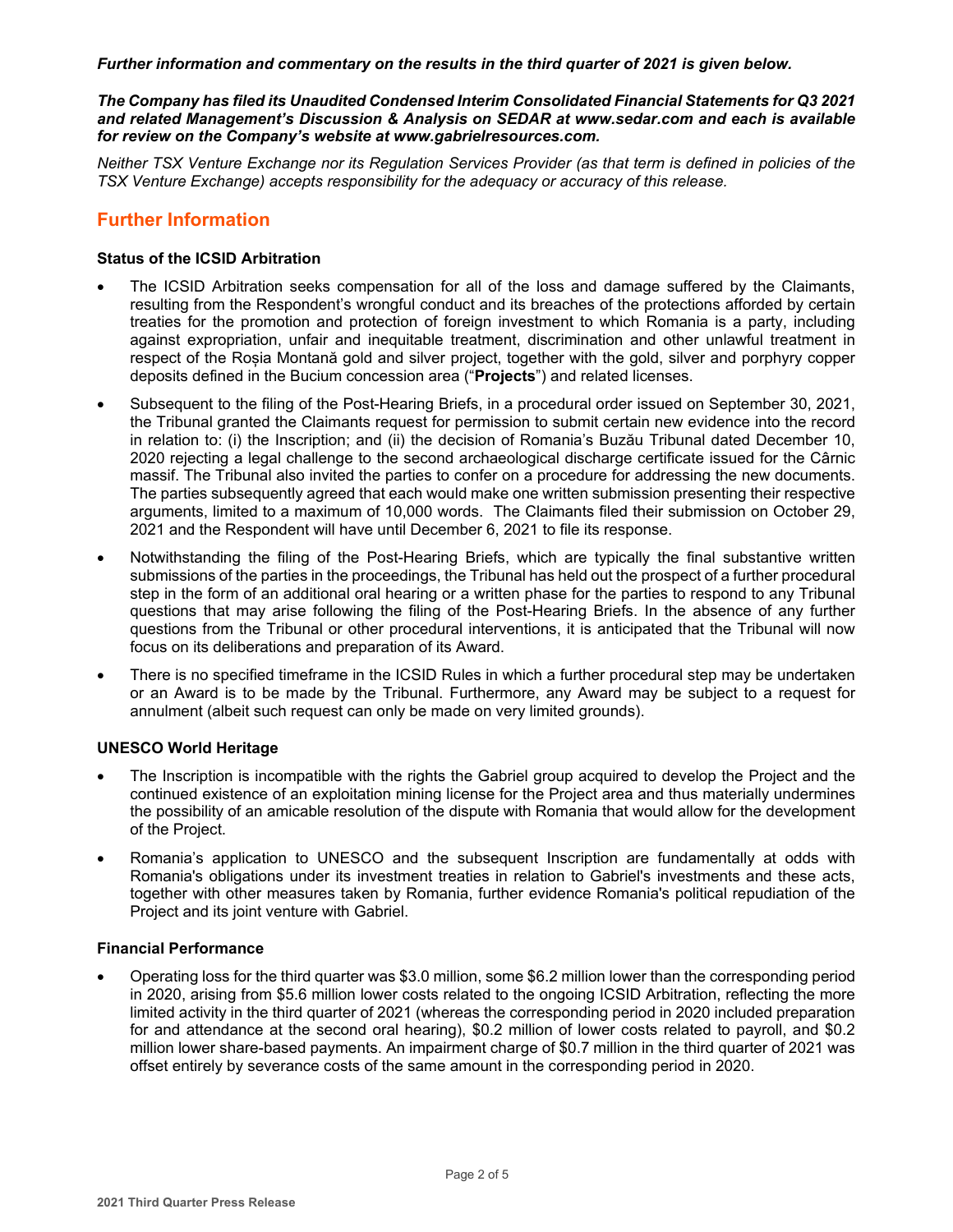• The net loss for the third quarter of 2021 was also \$3.0 million, a decrease of \$8.7 million from a net loss of \$11.7 million in the corresponding period in 2020, primarily reflecting the \$6.2 million reduction in operating loss noted above together with a \$ 0.1 million gain in foreign exchange and \$2.4 million of finance costs incurred in respect of the convertible notes in 2020 not repeated following their repayment in June 2021.

## **Liquidity**

- Cash and cash equivalents at September 30, 2021 were \$4.7 million.
- The Company's average monthly cash usage during Q3 2021 was \$0.8 million (Q2 2021: \$1.0 million), the decrease primarily reflecting the reduction in payments related to ICSID Arbitration costs.
- At September 30, 2021, accruals for costs in respect of the ICSID Arbitration amounted to \$ 3.6 million (Q2 2021: \$3.4 million), the increase reflecting the continuation of a fee agreement in respect of the deferred payment of certain ICSID Arbitration costs until an Award is issued.

## **Sale of Long Lead Time Equipment ("LLTE")**

- LLTE consisting of crushing and milling equipment was originally procured by the Group between 2007 and 2009 for the operational phase of the Project. Since 2015, the Group has sold a majority of the LLTE, with the remaining LLTE comprising predominantly a SAG mill together with a gearless motor drive, and ball mill motors.
- On November 1, 2021 RMGC concluded an agreement with a buyer for an instalment based purchase of the remaining LLTE, and received a non-refundable deposit of US\$375,000 (approx. \$475,000). Further instalments are due in the period to September 2022 and once final payment is made ownership and title to the assets will pass to the purchaser, resulting in aggregate gross proceeds of US\$1.75 million (approx. \$2.2 million). Taking into account costs of sale, including the costs of storage and insurance of the LLTE for the instalment period, Gabriel expects to add to treasury net cash receipts of approximately US\$1.5 million (approx. \$1.9 million). Accordingly, the carrying amount of the remaining LLTE was written down to its fair value less costs of sale and an impairment charge of \$0.7 million was taken in the third quarter.

#### **Capital Resources**

- The Company believes, taking into account the deferred fee agreement and the proceeds receivable from the sale of the LLTE, it has sufficient cash to enable the Group to fund general working capital requirements together with the material estimated costs associated with the Company advancing the ICSID Arbitration through to March 2022.
- There can be no assurances that the ICSID Arbitration will advance in a customary or predictable manner or be completed or settled within any specific or reasonable period of time and further procedural steps may be required to be completed prior to the issuance of an Award. Accordingly, Gabriel will need to raise additional financing in Q1 2022 in order to preserve its remaining assets, including the exploitation license for the Roşia Montană Project ("**License**") and associated rights and permits post March 2022, while it awaits an Award from the Tribunal.
- Thereafter, the Group will also require further funding for general working capital purposes, and to pursue the long-term activities required to see the ICSID Arbitration through to its conclusion, which may include, as appropriate, costs of any potential annulment proceedings and/or costs of enforcement of any Award.
- Notwithstanding the Company's recent and historic funding, there is a risk that sufficient additional financing may not be available to the Company on acceptable terms, or at all.

#### **Impact of Coronavirus**

• With respect to the outbreak of the novel coronavirus (COVID-19), Gabriel continues to consider carefully its impact, noting the continuing disruption to normal activities and the uncertainty over the duration of this disruption. The highest priority of the Board of Directors and Management is the health, safety and welfare of the Group's employees and contractors. Gabriel recognizes that the situation is extremely fluid and is monitoring the relevant recommendations and restrictions on work practices and travel. At this time, these recommendations and restrictions do not significantly impact Gabriel's ability to continue the ICSID Arbitration process or conduct the limited operations in Romania, nor has there been a significant impact on the Group's results or operations to date.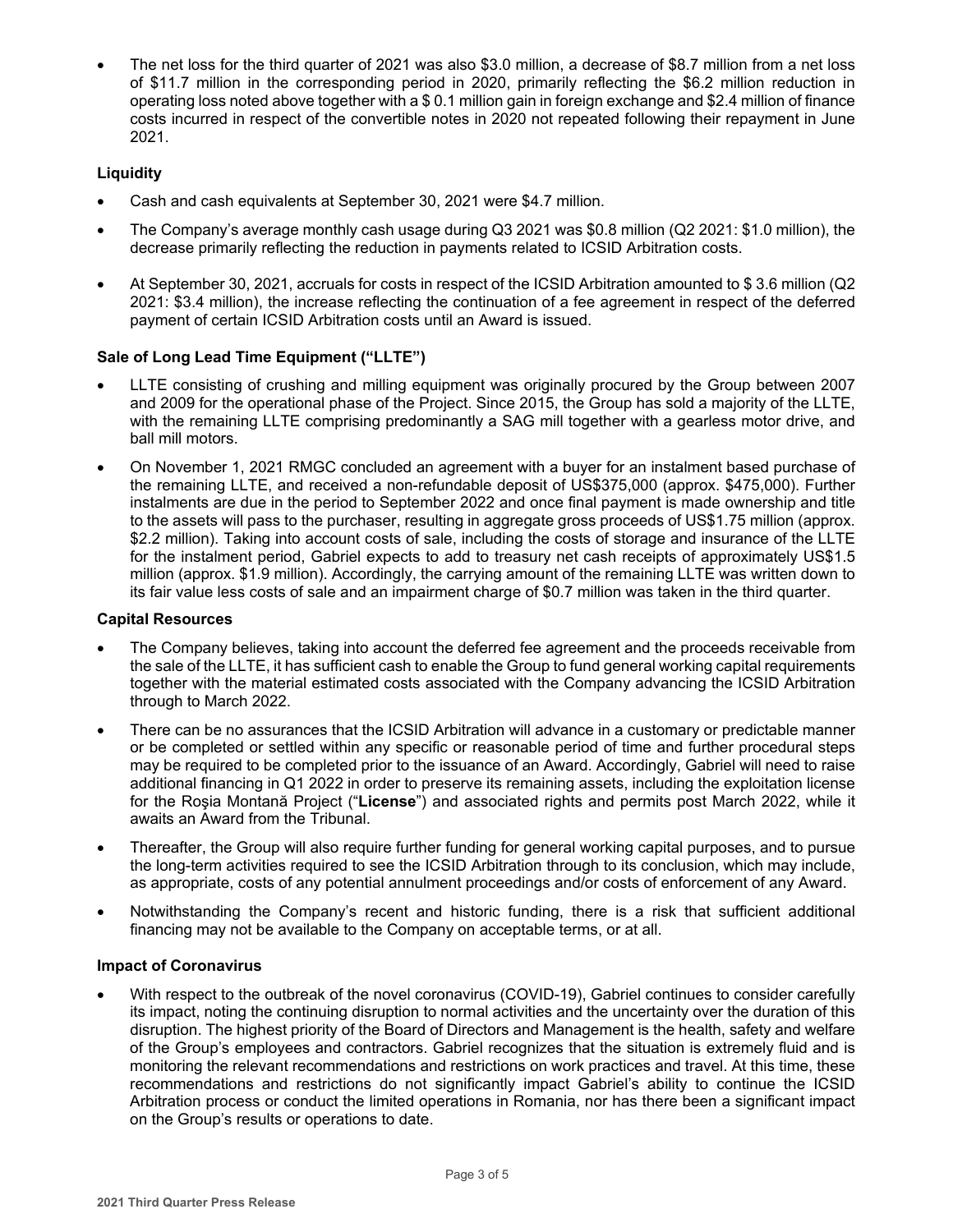• The Group will continue to seek new investment and the market and timing may be adversely affected by the effects of COVID-19. As a result, Gabriel will react to circumstances as they arise and will make any necessary adjustments to the work processes required. Should any material disruption from COVID-19 affect the Group for an extended duration, Gabriel will review certain planned activities in Romania and take remedial actions if it is determined to be necessary or prudent to do so.

For information on this press release, please contact:

Dragos Tanase President & CEO Phone: +40 730 399 019 dt@gabrielresources.com Richard Brown Chief Financial Officer Mobile: +44 7748 760276 richard.brown@gabrielresources.com

#### **About Gabriel**

Gabriel is a Canadian resource company listed on the TSX Venture Exchange. The Company's principal business had been the exploration and development of the Roșia Montană gold and silver project in Romania. The Roşia Montană Project, one of the largest undeveloped gold deposits in Europe, is situated in the South Apuseni Mountains of Transylvania, Romania, an historic and prolific mining district that since pre-Roman times has been mined intermittently for over 2,000 years. The exploitation license for the Roşia Montană Project is held by Roșia Montană Gold Corporation S.A., a Romanian company in which Gabriel owns an 80.69% equity interest, with the 19.31% balance held by Minvest Roșia Montană S.A., a Romanian state-owned mining company.

Upon obtaining the License in June 1999, the Group focused substantially all of their management and financial resources on the exploration, feasibility and subsequent development of the Roşia Montană Project. Despite the Company's fulfilment of its legal obligations and its development of the Roşia Montană Project as a high-quality, sustainable and environmentally-responsible mining project, using best available techniques, Romania has unlawfully blocked and prevented implementation of the Roşia Montană Project without due process and without compensation. Accordingly, the Company's current core focus is the ICSID Arbitration. For more information please visit the Company's website at **www.gabrielresources.com**.

#### **Forward-looking Statements**

This press release contains "forward-looking information" (also referred to as "forward-looking statements") within the meaning of applicable Canadian securities legislation. Forward-looking statements are provided for the purpose of providing information about management's current expectations and plans and allowing investors and others to get a better understanding of the Company's operating environment. All statements, other than statements of historical fact, are forward-looking statements.

In this press release, forward-looking statements are necessarily based upon a number of estimates and assumptions that, while considered reasonable by the Company at this time, are inherently subject to significant business, economic and competitive uncertainties and contingencies that may cause the Company's actual financial results, performance, or achievements to be materially different from those expressed or implied herein.

Some of the material factors or assumptions used to develop forward-looking statements include, without limitation, the uncertainties associated with: the ICSID Arbitration, actions by the Romanian Government, conditions or events impacting the Company's ability to fund its operations (including but not limited to the completion of further funding noted above) or service its debt, exploration, development and operation of mining properties and the overall impact of misjudgments made in good faith in the course of preparing forward-looking information.

Forward-looking statements involve risks, uncertainties, assumptions, and other factors including those set out below, that may never materialize, prove incorrect or materialize other than as currently contemplated which could cause the Company's results to differ materially from those expressed or implied by such forward-looking statements.

Any statements that express or involve discussions with respect to predictions, expectations, beliefs, plans, projections, objectives, assumptions or future events or performance (often, but not always, identified by words or phrases such as "expects", "is expected", "is of the view", "anticipates", "believes", "plans", "projects", "estimates", "assumes", "intends", "strategy", "goals", "objectives", "potential", "possible" or variations thereof or stating that certain actions, events, conditions or results "may", "could", "would", "should", "might" or "will" be taken, occur or be achieved, or the negative of any of these terms and similar expressions) are not statements of fact and may be forward-looking statements.

Numerous factors could cause actual results to differ materially from those in the forward-looking statements, including without limitation:

- the outbreak of the coronavirus (COVID‐19) may affect the Company's operations and/or the anticipated timeline for the ICSID Arbitration;
- the duration, costs, process and outcome of the ICSID Arbitration;
- Romania's actions following the inscription of the "Roşia Montană Mining Landscape" as a UNESCO World Heritage site;
- changes in the liquidity and capital resources of Gabriel, and/or the group of companies of which it is directly or indirectly parent;
- access to funding to support the Group's continued ICSID Arbitration and/or operating activities in the future;
- equity dilution resulting from the conversion or exercise of new or existing securities in part or in whole to Common Shares; • the ability of the Company to maintain a continued listing on the TSX Venture Exchange or any regulated public market for trading securities;